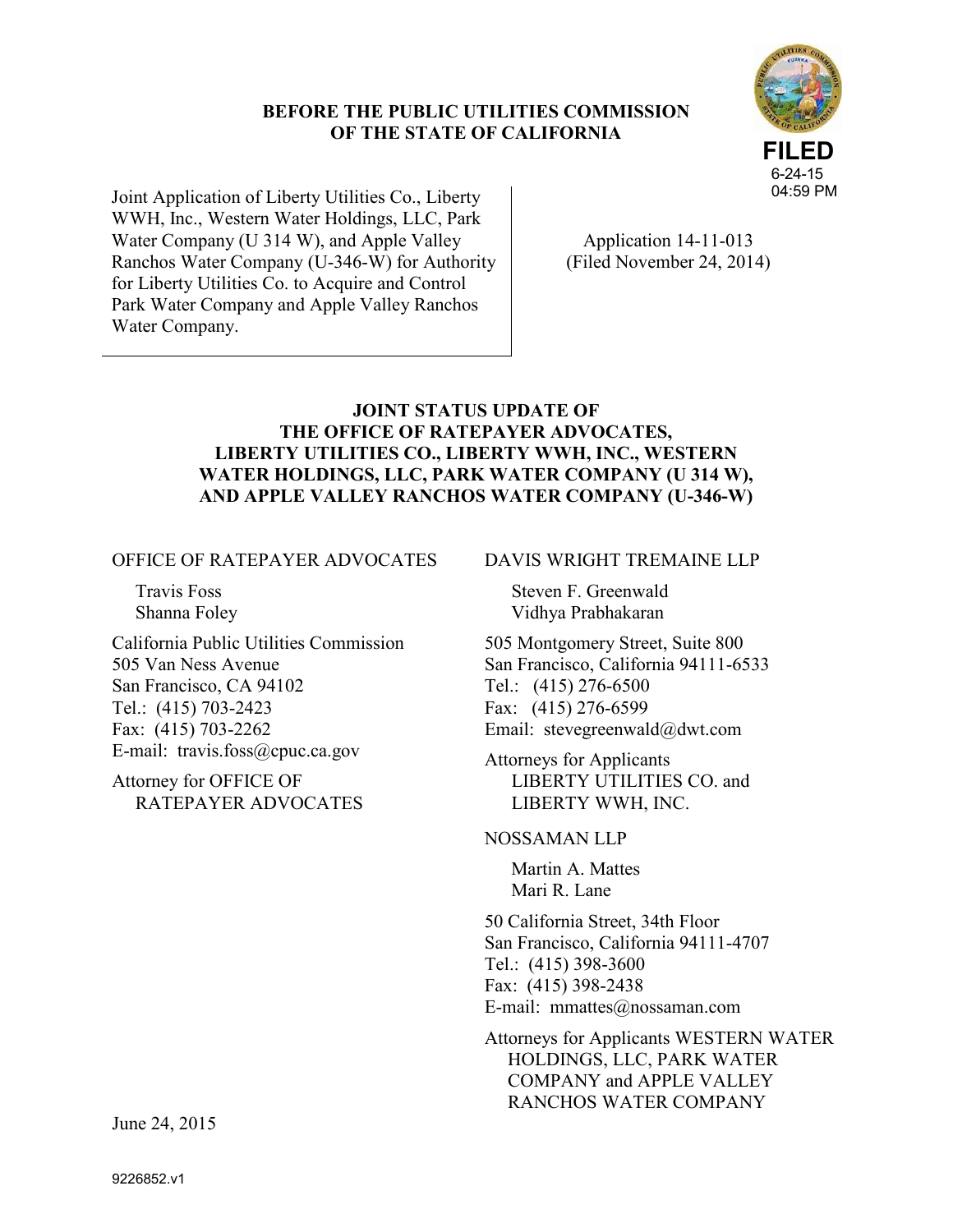### **BEFORE THE PUBLIC UTILITIES COMMISSION OF THE STATE OF CALIFORNIA**

Joint Application of Liberty Utilities Co., Liberty WWH, Inc., Western Water Holdings, LLC, Park Water Company (U 314 W), and Apple Valley Ranchos Water Company (U-346-W) for Authority for Liberty Utilities Co. to Acquire and Control Park Water Company and Apple Valley Ranchos Water Company.

Application 14-11-013 (Filed November 24, 2014)

### **JOINT STATUS UPDATE OF THE OFFICE OF RATEPAYER ADVOCATES, LIBERTY UTILITIES CO., LIBERTY WWH, INC., WESTERN WATER HOLDINGS, LLC, PARK WATER COMPANY (U 314 W), AND APPLE VALLEY RANCHOS WATER COMPANY (U-346-W)**

In accordance with Article 1 of the Commission's Rules of Practice and Procedure,

Liberty Utilities Co. ("Liberty Utilities"), Liberty WWH, Inc., Western Water Holdings, LLC ("Western Water"), Park Water Company ("Park Water"), and Apple Valley Ranchos Water Company ("AVR") (collectively, the " Joint Applicants") and the Office of Ratepayer Advocates ("ORA") (together with the Joint Applicants, the "Settling Parties") hereby jointly submit their Joint Status Update in compliance with the ruling of Administrative Law Judge ("ALJ") Kim that was delivered to the parties to this proceeding by electronic mail on June 22, 2015 (the "E-Mail Ruling").

### A. The Settling Parties' Position on the Questions Presented

As directed by the E-Mail Ruling, the Settling Parties hereby state their joint position on each of the questions presented in that ruling.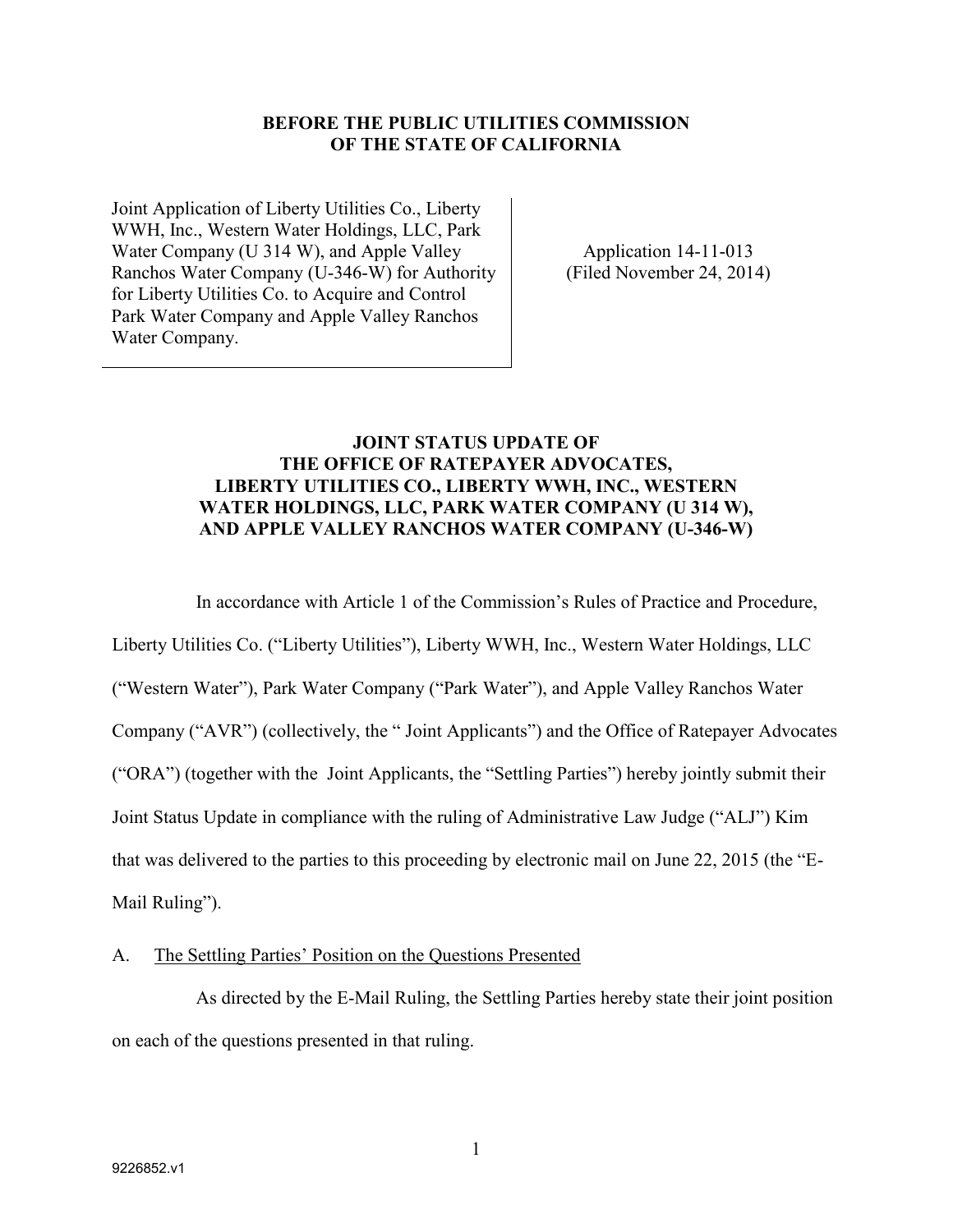### (1) Did the proposed Settlement Agreement resolve all three issues outlined in Section 2 of the Scoping Memo Ruling dated April 27, 2015? If so, explain.

Yes. The proposed Settlement Agreement fully resolves all three issues specified in the Assigned Commissioner and Administrative Law Judge's Scoping Memo and Ruling, issued April 27, 2015, in this proceeding. Specifically:

1. The Transaction, subject to the terms of the Settlement Agreement, is consistent with the law and in the public interest, including Pub. Util. Code §851 *et seq.* In particular, the 26 Regulatory Commitments, some including multiple commitments, that are specified in Part 3 of the Settlement Agreement, will serve the public interest with respect to the future governance and operations of Park Water and AVR, including particularly the relationship between and among the two water utilities, their current and future parent company, Western Water, and Western Water's future parent company, Liberty Utilities.

a. The Transaction meets the "ratepayer indifference standard" set out in Decision 11-12-007.

b. No adverse consequences or impacts of the Transaction to ratepayers have been identified, and the Settling Parties are not aware of any such possible adverse impacts.

c. No adverse safety or reliability impacts of the Transaction have been identified, and the Settling Parties are not aware of any such possible adverse impacts.

d. The Transaction addresses the factors set forth in §854(b) as follows:

(1) The Transaction provides benefits to ratepayers by ensuring the future continuity of ownership and management by Liberty Utilities, a known and capable operator of public utilities comparable to Park Water and AVR, beyond the anticipated winding up within a few years of Carlyle Infrastructure Partners, L.P., the current indirect owner of Western Water.

2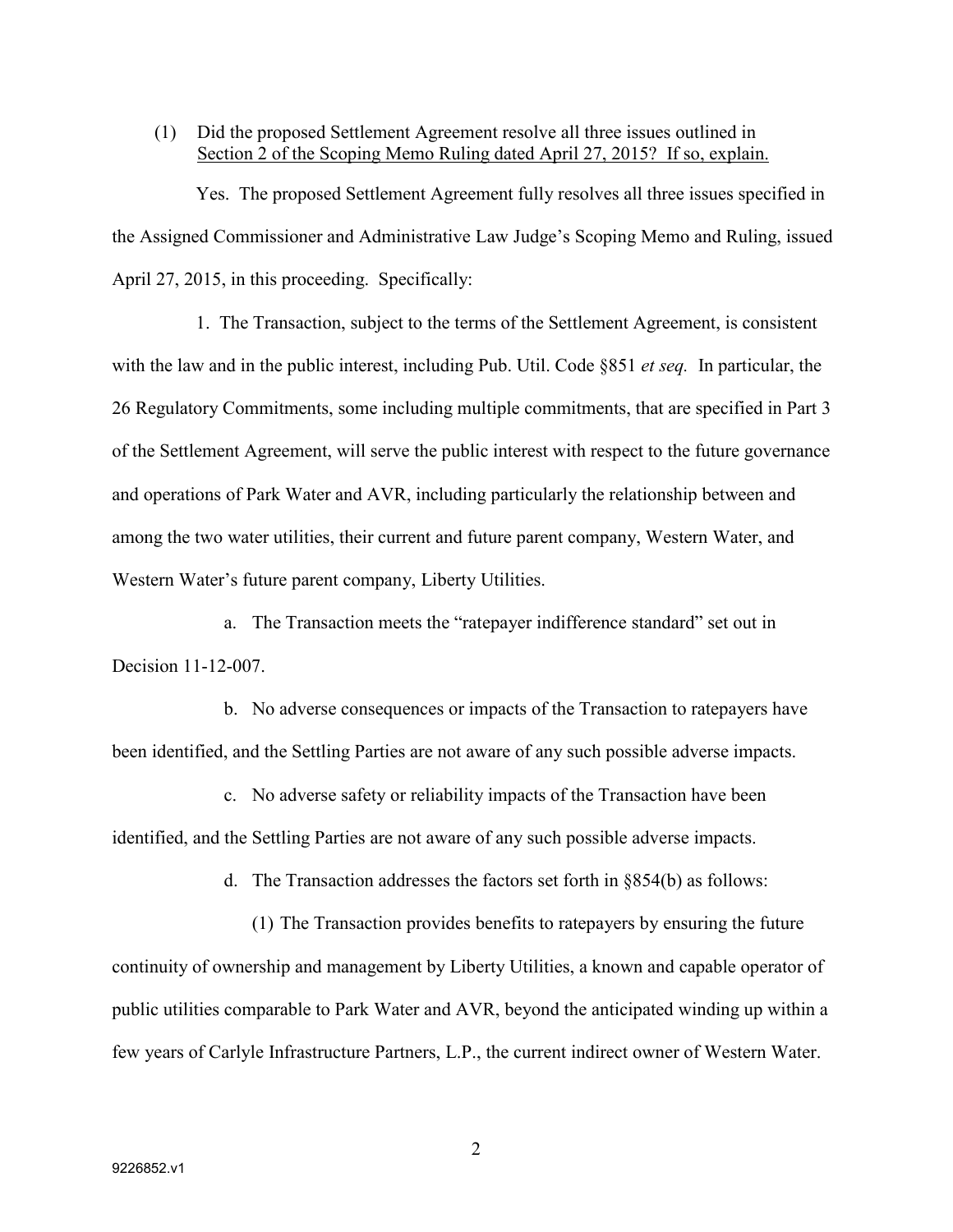(2) The Transaction does not allocate benefits, but no such allocation is required under the "ratepayer indifference standard" set out in Decision 11-12-007.

(3) The Transaction will not adversely affect competition, since Park Water and AVR will continue to operate as regulated monopolies in the provision of public utility water service within their respective Commission-authorized service areas.

e. Because no possible adverse consequences of the Transaction have been identified, and the Settling Parties are not aware of any such possible adverse consequences, there is no need as contemplated by §854(d) to consider "options" other than the proposed Settlement Agreement.

2. The Transaction does not restrict the Commission's future authority or discretion over the utilities being proposed for acquisition. To the contrary, Paragraph 3.1 of the proposed Settlement Agreement specifically provides that the Transaction "shall have no effect on the Commission's authority over the provision of public utility service to the public" by Park Water and AVR. Paragraph 3.25(d) of the proposed Settlement Agreement similarly provides that "Park Water and AVR shall provide service to their customers in compliance with all rules, regulations and decisions issued by the Commission." See also, Joint Application, pp. 16-18  $(SVI.G).$ 

3. The Transaction does fall within an exemption under the California Environmental Quality Act ("CEQA"), Pub. Res. Code (§21000 *et seq.*). Specifically, §15061(b)(3) of the CEQA Guidelines provides that a project is exempt from CEQA if the project is covered by the general rule that CEQA applies only to projects which have the potential for causing a significant effect of the environment. Because it can be seen with certainty that there is no possibility that the Transaction – or the Commission's approval of the

3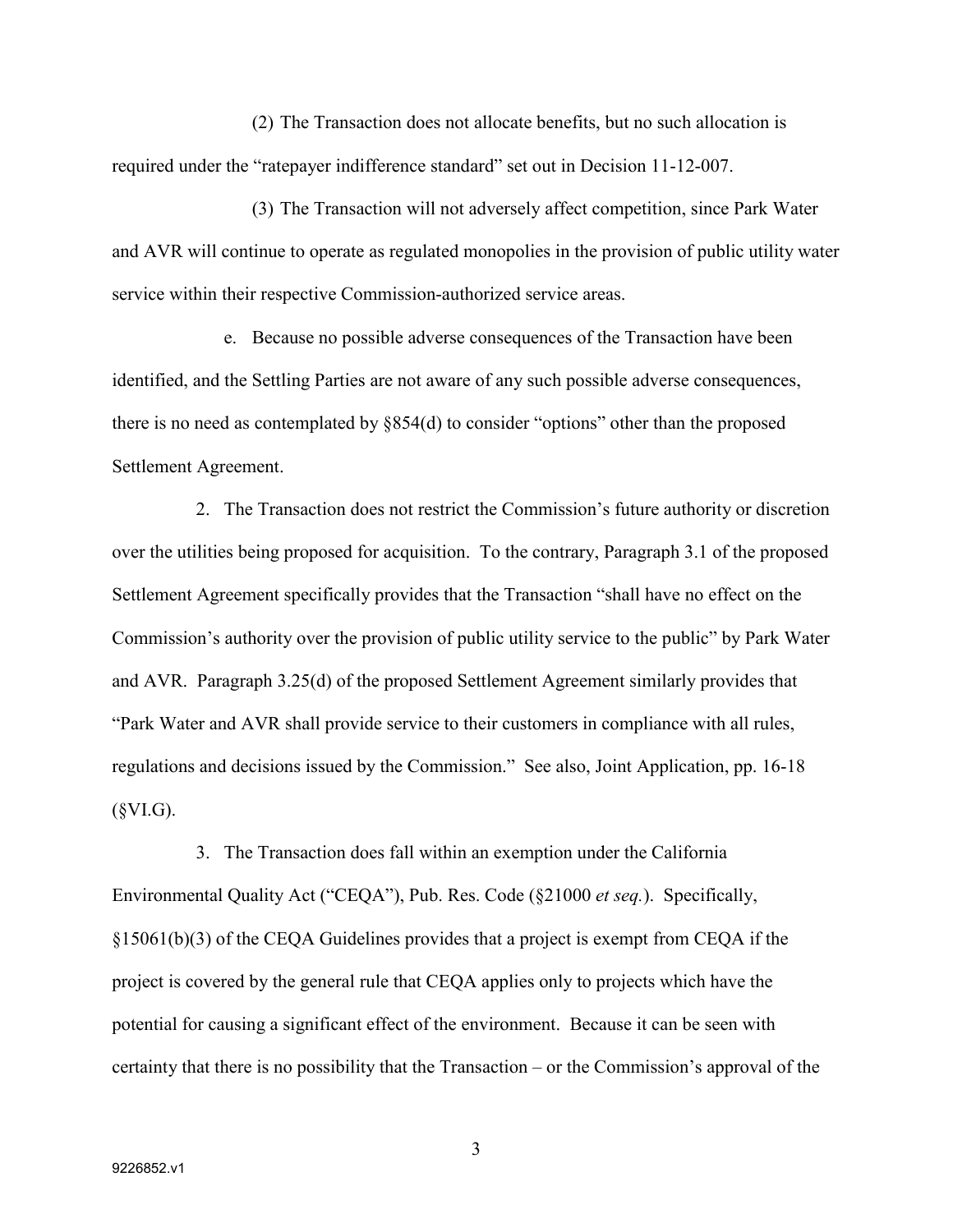proposed Settlement Agreement – may have a significant effect of the environment, neither the

Transaction nor the Commission's approval of the proposed Settlement Agreement is subject to

CEQA. This issue was thoroughly addressed in the Joint Application, pp. 18-21 (§VII), and no

party has differed with the Joint Applicants' contention that:

Because the proposed Transaction will not result in any physical changes and, therefore will not cause a direct or reasonably foreseeable indirect change to the environment, CEQA does not apply to the Application. Alternatively, based on CEQA Guidelines Section 15061(b)(3) and Commission decisions applying that regulation, because it can be seen with certainty that the proposed Transaction will not have a significant effect on the environment, the Transaction is exempt from CEQA environmental review.

Joint Application, pp. 20-21.

(2) Are there any remaining contested issues of material facts requiring an evidentiary hearing because they were not resolved by the Settlement Agreement?

The Settling Parties are not aware of the existence of any such issues, and therefore

believe that no evidentiary hearing is required.

(3) Are there any remaining contested legal issues requiring a briefing schedule because those issues were not resolved by the Settlement Agreement? If so, explain.

The Settling Parties are not aware of the existence of any such issues, and therefore

believe that no briefing is required.

B. Conclusion

Based on this Status Update, the Settling Parties respectfully urge ALJ Kim and the

Commission to take off-calendar the evidentiary hearing currently scheduled for July 1-2, to

consider any comments that may be filed in response to the previously filed Joint Motion for

Approval of Settlement Agreement, and to timely approve and adopt the Settlement Agreement

as proposed.